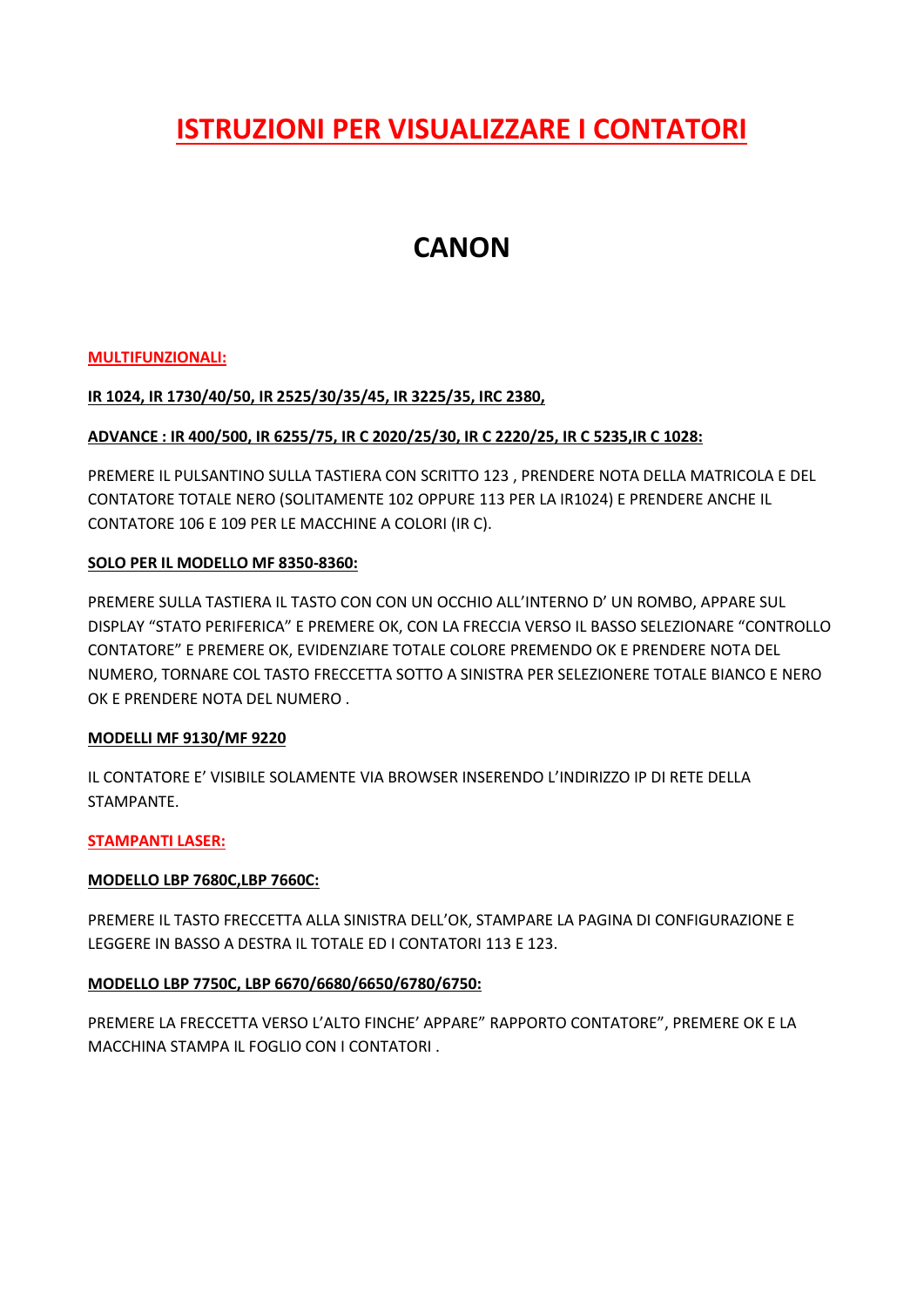# **SAMSUNG**

#### **MULTIFUNZIONALI:**

### **CLX-9250/9350, CLX-9201/9301, SCX 8123-SCX-8230**

PREMERE IL TASTO CONTATORE E STAMPARE L'ELENCO

### **SCX-6322,SCX 6122,SCX-6240:**

METTERE LA MACCHINA IN FUNZIONE "COPIA", PREMERE PER 3 VOLTE IL TASTO "MENU'"FINCHE' APPARE LA SCRITTA"IMPOSTAZIONI SISTEMA",PREMERE OK,CON LA FRECCIA A DESTRA PREMERE FINO A "RAPPORTO", PREMERE OK, CON FRECCIA DESTRA PREMERE FINO A "RAPPORTO CONFIGURAZIONE",PREMERE OK, STAMPA, OK (I CONTATORI SONO SUL FOGLIO STAMPATO.

### **SCX-6345,SCX-6555,CLX-8380,CLX-8385:**

DAL DISPLAY IN "HOME",PREMERE "IMPOSTAZIONI", PREMERE "IMP.AMMINISTRATORE",METTERE PASSWORD 1111 E DARE OK, PREMERE "STAMPA RAPPORTI", PREMERE "RAPPORTI CONTEGGIO", INFINE PREMERE"INF.MATERIALI DI CONSUMO".

### **SCX-4824:**

PREMERE IL TASTO MENU', CON LA FRECCIA A DESTRA PREMERE FINCHE' APPARE "IMPOSTAZIONI SISTEMA" E DARE OK, PREMERE ANCORA FRECCIA DESTRA FINO A "RAPPORTO" E DARE OK, PREMERE FRECCETTA FINO A "CONFIGURAZIONE" DARE OK, STAMPARE PREMENDO "SI" E LEGGERE IL CONTATORE.

### **SCX-5635/5835:**

DAL DISPLAY IN HOME PREMERE "IMPOSTAZIONI",PREMERE "RAPPORTO PAGINA D'USO" E LEGGERE LE "IMPRESSIONI TOTALI" SULLA STAMPA EFFETTUATA.

## **STAMPANTI LASER:**

## **ML-2550/2551 ML-4550/4551**

PREMERE TASTO MENU', APPARE LA SCRITTA "INFORMAZIONI", PREMERE OK (TASTO ASTERISCO)PER STAMPARE LA PAGINA DI CONFIGURAZIONE E LEGGERE IL "TOTAL PAGE COUNT".

PREMERE LA FRECCETTA VERSO L'ALTO FINCHE' APPARE" RAPPORTO CONTATORE", PREMERE OK E LA MACCHINA STAMPA IL FOGLIO CON I CONTATORI .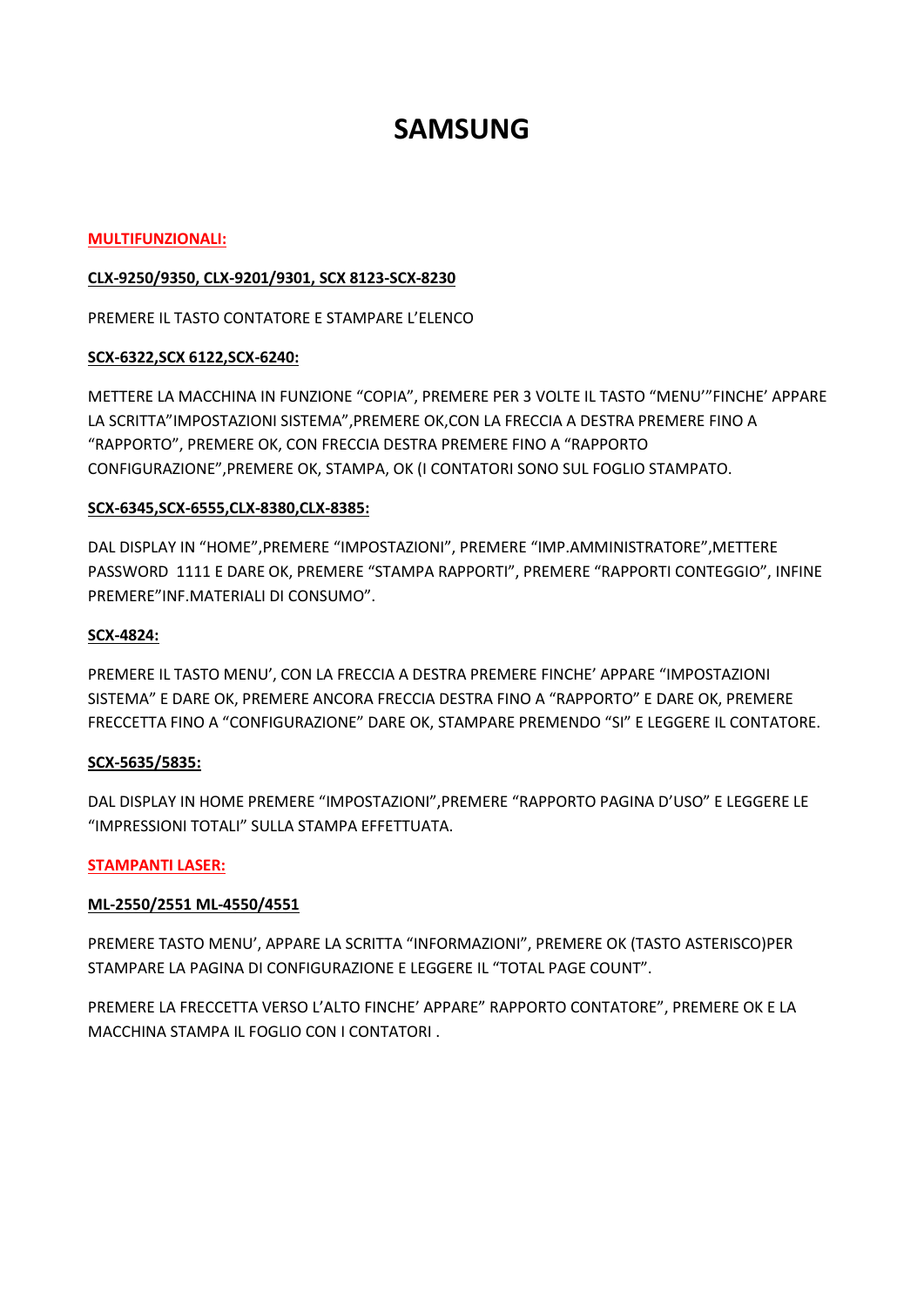# **REX-ROTARY**

### **MULTIFUNZIONALI:**

### **AFICIO MP 1600/2000/MP 201,DSM 415, MP 161/171**

PREMERE IL TASTINO 123 ALLA SINISTRA DEL TASTO GIALLO "C", PREMERE OK PER VISUALIZZARE IL CONTATORE E "STAMPA"SE SI VUOLE STAMPARE LA PAGINA CON CONTATORE E MATRICOLA.

## **AFICIO MP 4000/4001/4002/2851/2553/3351/**

## **AFICIO MPC 2000, MPC 2500, MPC 4500, MPC 2800, MPC 3001, MPC 4000, MPC 2050, MPC 2550, MPC 3501, MPC 4501, MPC 2551,**

PREMERE IL TASTINO 123 ALLA SINISTRA DEL DISPLAY , PREMERE "CONTATORE", E "STAMPA LISTA CONTATORI", SUL FOGLIO APPARE LA MATRICOLA LA DATA E IL CONTATORE TOTALE PER LE MACCHINE IN BIANCO E NERO PER I MODELLI MP ED I CONTATORI COLORE E NERO PER I MODELLI MPC.

### **AFICIO MP 305:**

PREMERE IL TASTINO 123 SULLA TASTIERA A DESTRA,CON LA FRECCETTA VERSO IL BASSO ANDARE SULLA PAGINA 2/2, PREMERE "CONTATORE" E STAMPARE O LEGGERE IL CONTATORE NERO E QUELLO COLORE.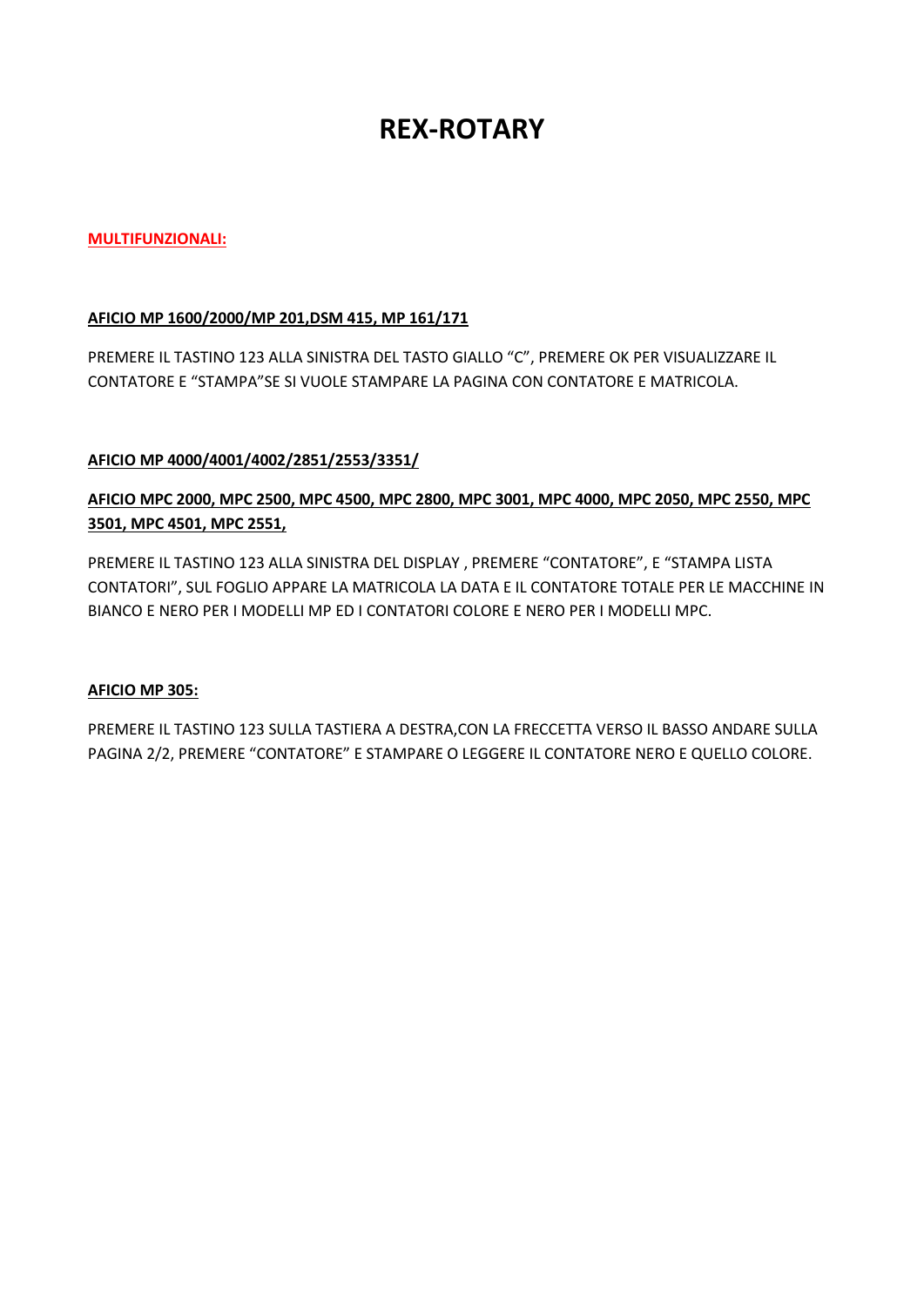# **KONICA MINOLTA**

### **MULTIFUNZIONALI:**

### **BIZHUB C 220/280/452/353/253/451:**

PREMERE A DESTRA DELLA TASTIERA IL TASTO "UTILITA' CONTATORE"PER FAR APPARIRE SULLA SINISTRA I CONTATORI E PRENDERE NOTA DEL TOTALE, DEL NERO E DEL COLORE.

# **TOSHIBA**

#### **MULTIFUNZIONALI:**

### **E STUDIO 281C, 233, 283, C2500:**

PREMERE IL TASTO "USER FUNCTION", PREMERE "CONTATORI" E PREMERE STAMPA LISTA.

### **E STUDIO 165, 207:**

PREMERE IL TASTO "USER FUNCTION" SULLA TASTIERA, SELEZIONARE CON LE FRECCETTE "LISTE"E PREMERE "INVIO",A QUESTO PUNTO SUL FOGLIO STAMPATO SARANNO LEGGIBILI I CONTATORI.

### **E STUDIO 161, 163, 203:**

TENERE PREMUTO PER 3 SECONDI IL TASTO "# 123" ALLA SINISTRA DEL TASTO START, SUL DISPLAY APPARIRANNO LE CIFRE INIZIALI DEL CONTATORE E PER VISUALIZZARE LE CIFRE FINALI BISOGNERA' PREMERE IL TASTO 200% DELL'INGRANDIMENTO.